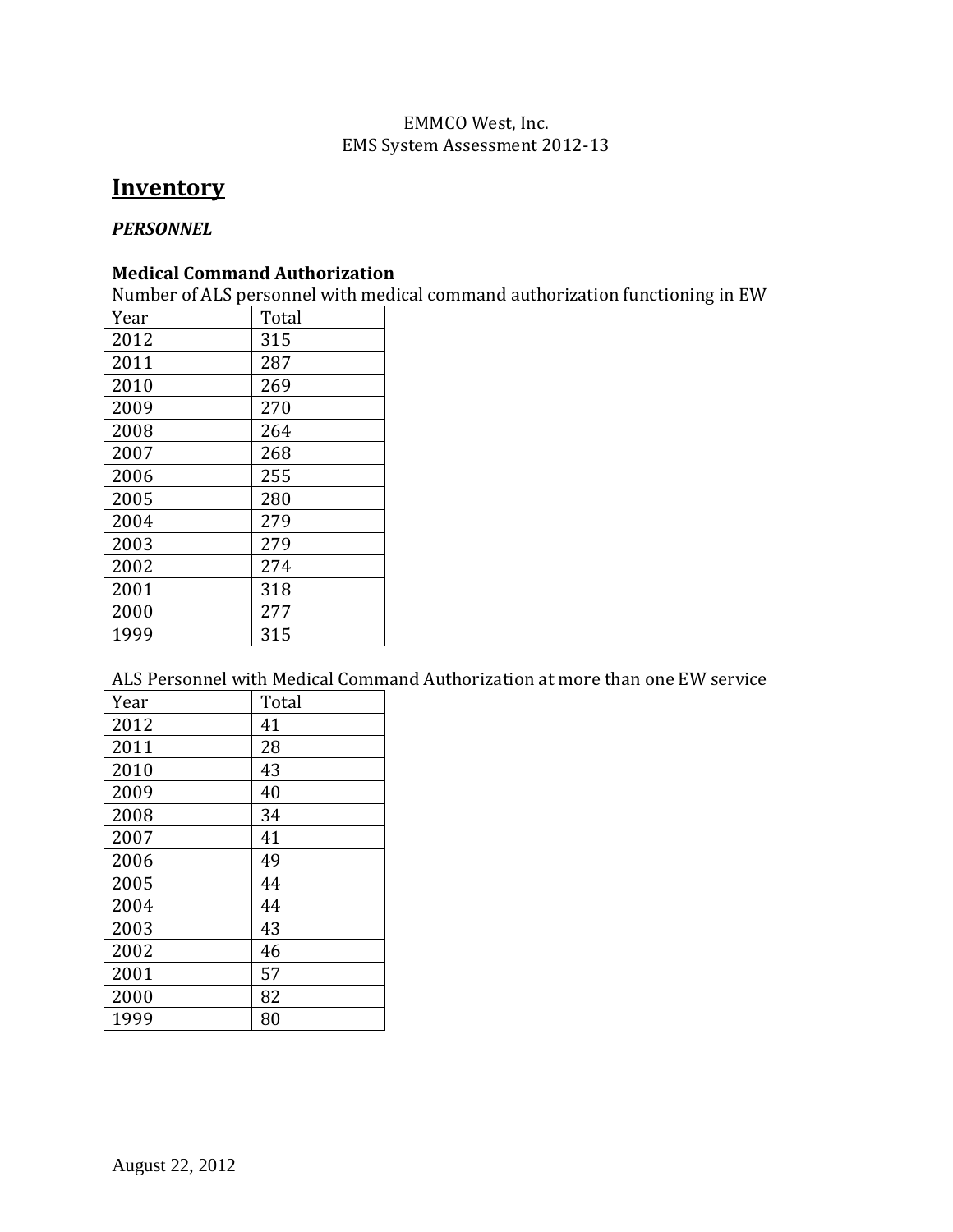| <b>Certified Personnel:</b> | $09-10$ | $10 - 11$ | $10 - 12$ | $11 - 12$ |
|-----------------------------|---------|-----------|-----------|-----------|
| <b>FR</b>                   | 194     | 202       | 182       | 190       |
| <b>EMT</b>                  | 2342    | 2198      | 2265      | 2278      |
| EMTP (see Below)            | 834     | 551       | 559       | 561       |
| <b>PHRN</b>                 | 119     | 94        | 99        | 108       |
| HP                          | 20      | 17        | 17        | 15        |
| <b>TOTAL</b>                | 3509    | 3062      | 3122      | 3152      |
| <b>EMS</b> Instructors      | 100     | 112       | 95        | 98        |

#### **Education**:

Loss/Gain of EMS Personnel

| <b>EMT</b> | 2008  | 2009  | 2010  | 2011 | 4 year net loss/gain |       |
|------------|-------|-------|-------|------|----------------------|-------|
| Clarion    | 1     | -9    | 16    | 37   |                      | 41    |
| Crawford   | $-17$ | $-30$ | $-28$ | 41   |                      | $-34$ |
| Erie       | 3     | 12    | $-62$ | 60   |                      | 13    |
| Forest     | $-2$  | $-2$  | -6    | $-1$ |                      | $-11$ |
| Mercer     | $-23$ | 11    | -9    | $-1$ |                      | $-22$ |
| Venango    | $-17$ | 12    | 1     | 24   |                      | 20    |
| Warren     | $-9$  |       | $-16$ | 11   |                      | $-13$ |

| <b>FR</b> | 2008  | 2009  | 2010  | 2011 | 4 year net loss/gain |              |
|-----------|-------|-------|-------|------|----------------------|--------------|
| Clarion   | 3     | $-1$  |       | 6    |                      | 9            |
| Crawford  | $-12$ | 8     | $-2$  | 0    |                      | -6           |
| Erie      | 4     | $-13$ | $-7$  | 0    |                      | $-16$        |
| Forest    | 0     | 0     | $-1$  | 0    |                      | $-1$         |
| Mercer    | 13    | $-2$  | $-10$ | 0    |                      | $\mathbf{1}$ |
| Venango   | $-3$  | O     | $-1$  | 0    |                      | $-4$         |
| Warren    | 11    | $-4$  | 11    | 0    |                      | 18           |

#### *OPERATIONS*

## **EMS Agencies**

ALS Ground=19 Air= WCA, STAT, STAT Lifestar  $BLS = 51$ QRS services recognized = 35 Rescue services at Vehicle and Machinery Operations Level 2 Swiftwater Rescue service Level 3a = 1 BLS EPI Pen agencies = 24 BLS CPAP agencies = 15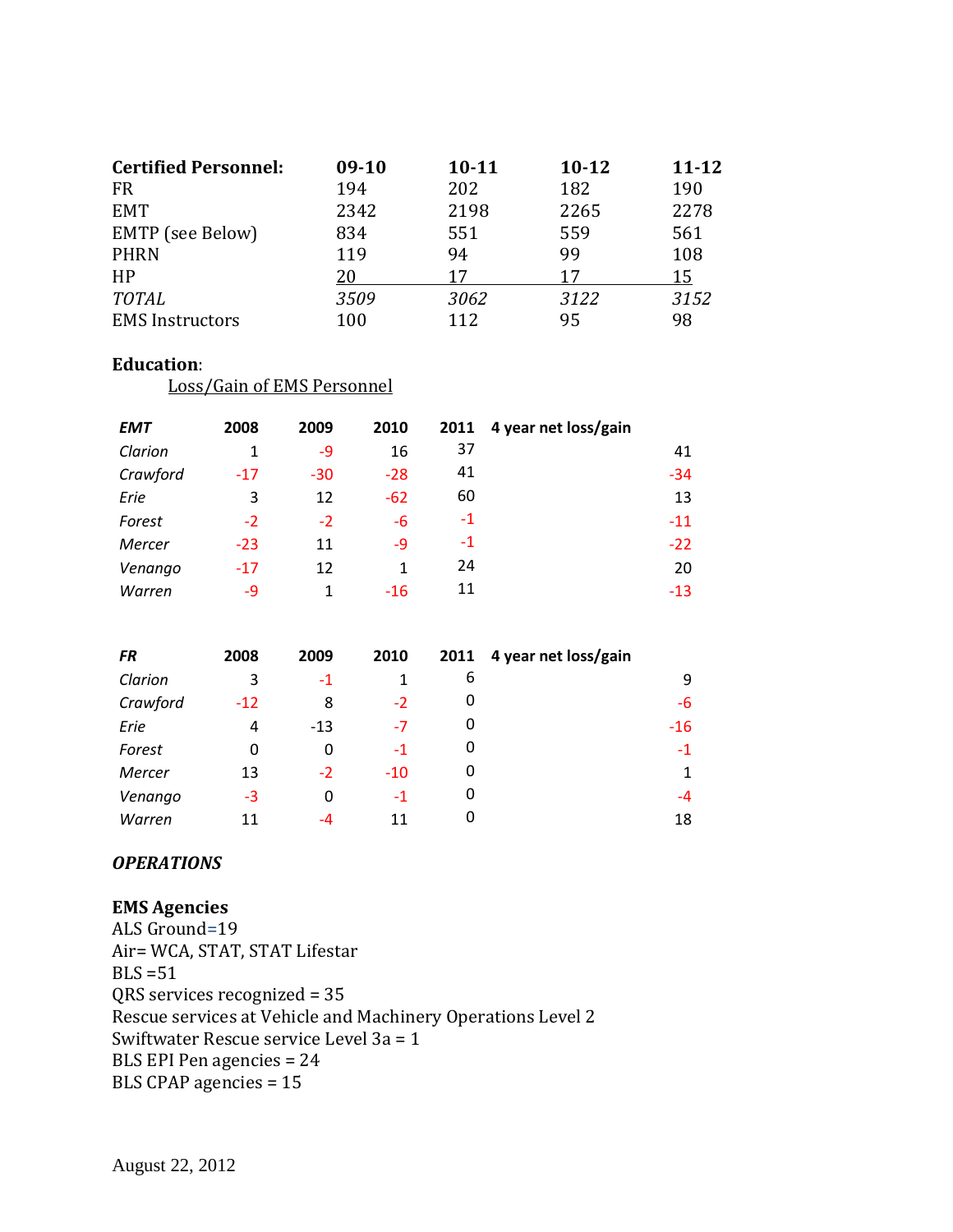# **Breakdown of vehicles:**

ALS- Transport = 102 ALS-Squad =  $18$  $BLS = 67$  $ORS = 37$  $Air = 5$ 

## **Other Resources:**

• Approximately 20 non-recognized fire departments providing QRS type services (many coming on board due to EMS Act)

## **Call Volume:**

2003: 93912 2005: 98895 2006: 101,263 2007: 106,598 2008: 107,603 2009: 109,082 2010: 107,055 2011: 111,125

## **Call Percentage by Time of Day**

Monday – Friday 8AM-4PM 41.5% (40.2% previous year) Monday – Friday 7AM-7PM 54.2% (54.6% previous year) Monday – Friday 74.6% (76.1% previous year)

# **12 Lead Transmission**

12 of 15 hospitals have the capability to receive 12 lead EKG transmissions 19 ALS services have the capability to transmit 12 lead EKG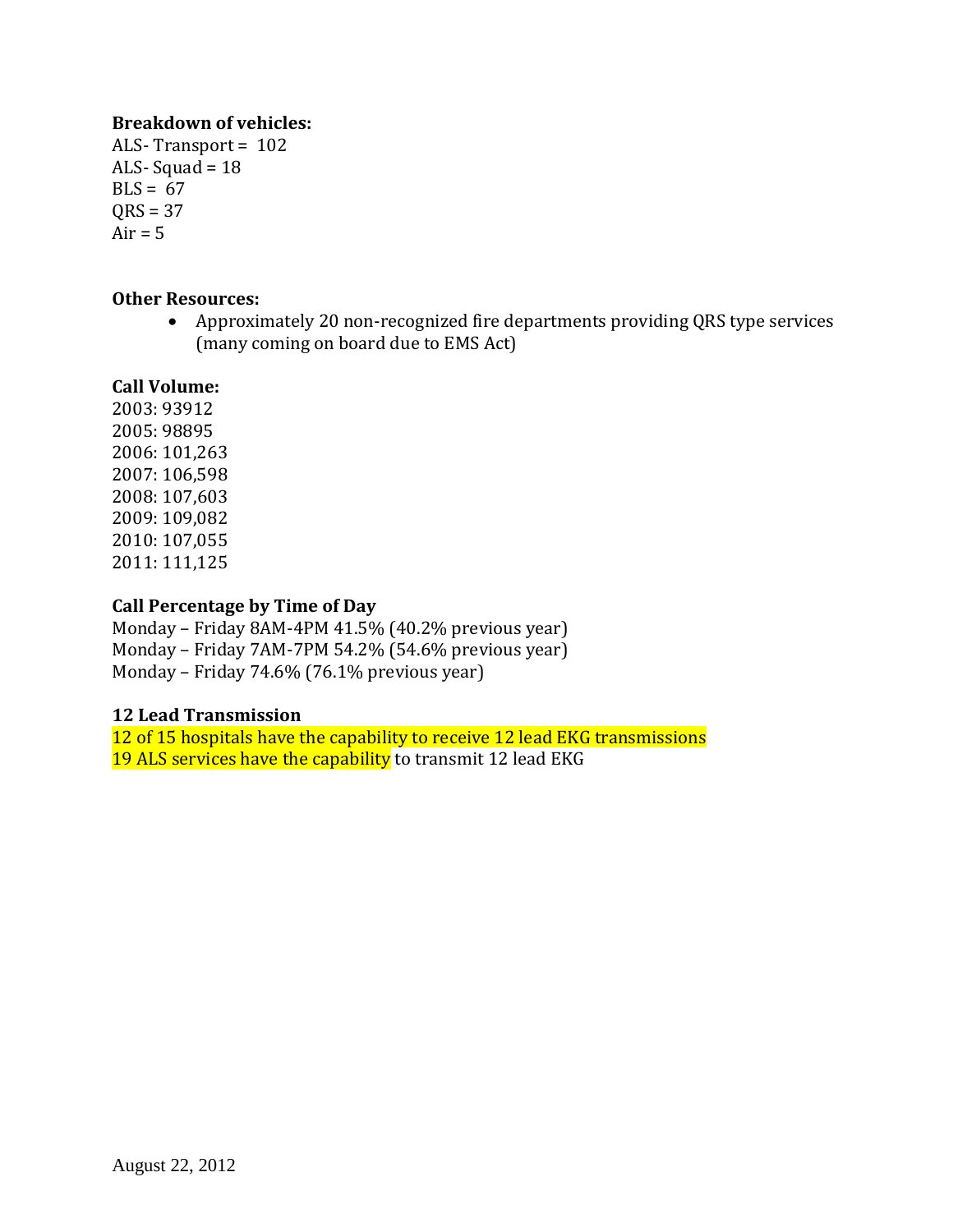### *SYSTEM PERFORMANCE*

#### **Arrive Time:**

The following charts arrive times for like services in like sized municipalities. Arrive time is defined as the elapsed time between dispatch to arrive scene. The column headings show the time in minutes to arrive on scene and the row headings show the type of agency. For example in Populations of less than 100 persons/mi2, BLS agencies are arriving on scene between 9 and 13 minutes 34.0% of the time\*\*.

# Population of <100 mi2 Time in Minutes 0 to 8 9 to 13 14 to 20 > 20 ALS 44.1% 26.5% 19.4% 10.0% BLS 26.7% 34.0%\*\* 28.3% 11.0% QRS 75.4% 17.4% 5.2% 2.1% Population 101-500 mi2 Time in Minutes 0 to 8 9 to 13 14 to 20 >20 ALS 45.2% 27.0% 20.0% 7.9% BLS 34.4% 42.6% 19.8% 3.2% QRS 81.4% 12.4% 4.1% 2.1%

#### Population 501-1000 mi2

|            | Time in        |        |       |         |       |
|------------|----------------|--------|-------|---------|-------|
|            | Minutes 0 to 8 |        |       |         |       |
| <b>ALS</b> |                | 41.1 % | 28.3% | - 19.6% | 11.0% |
| <b>BLS</b> |                | 41.9%  | 34.1% | 19.0%   | 5.1%  |
| <b>QRS</b> |                | 86.7%  | 13.3% | 0%      | 0%    |

#### Population >1000 mi2

|            | 0 <sub>to</sub> 8 | 9 to 13 | 14 to 20 | >20  |
|------------|-------------------|---------|----------|------|
| <b>ALS</b> | 65.7%             | 22.5%   | 8.7%     | 3.1% |
| <b>BLS</b> | 49.5%             | 31.6%   | 15.0%    | 4.0% |
| QRS        | 98.1%             | 1.1%    | 0.3%     | 0.5% |

#### **Suction Unit QI Project Status**

Due to success of project, services no longer have to submit self checks to EMMCO West but must demonstrate at least a monthly check of suction units at licensure. Services whose suction unit fails a spot or scheduled inspection must submit reports to EMMCO West for 6 months.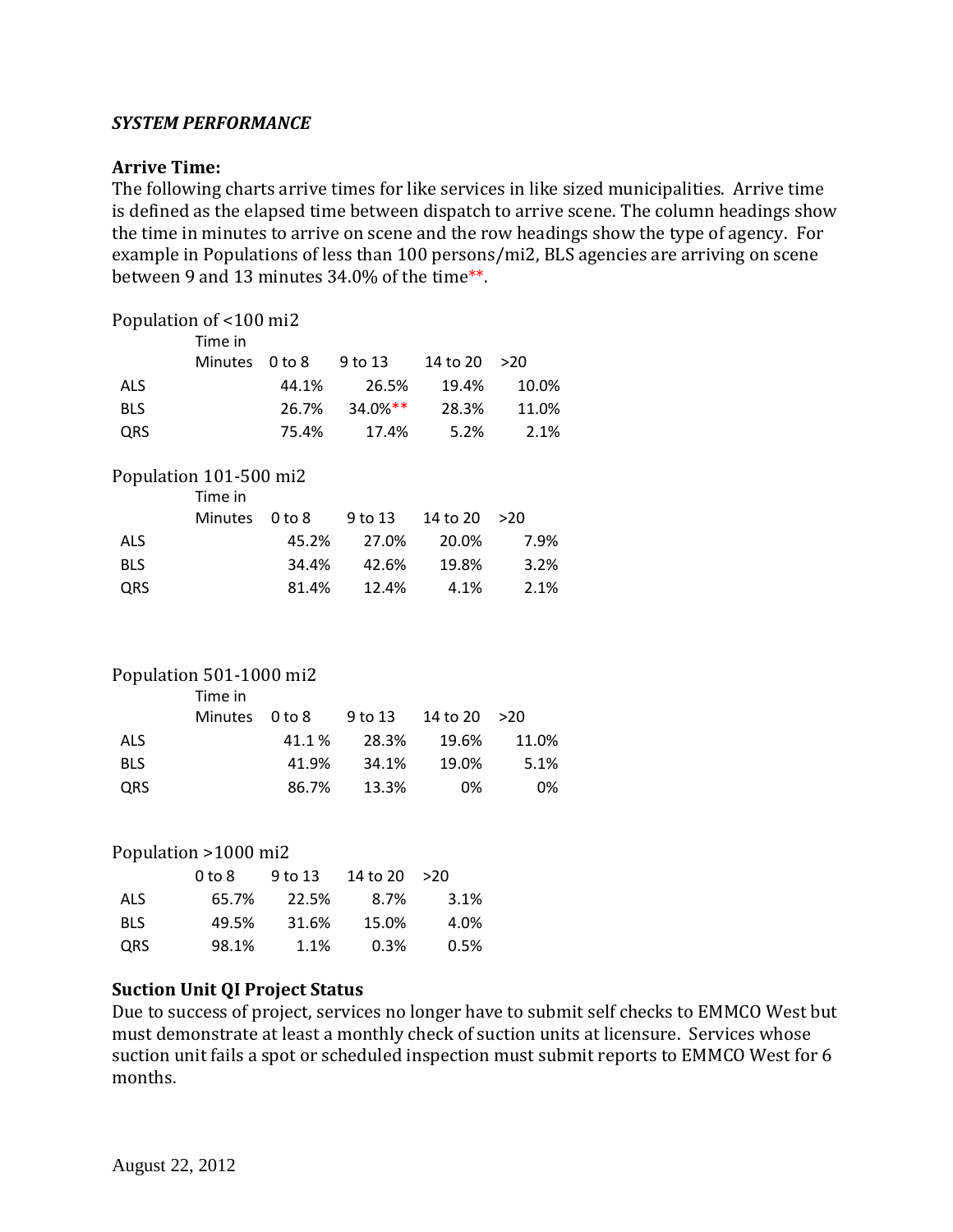# **Missed Call Project Status**

The Quality Improvement Committee is conducting an assessment of missed calls in the region.

- % Participating represents the percentage of services who are submitting missed call data by county. For example in Clarion County 100% of services sent missed call data to EMMCO West in 2010 but only 83% participated in 2011 and 2012
- % Missed (total region) percentage of missed calls by participating services by county (almost 60% of the missed call data from participating services are occurring from Erie County)
- Missed calls staffing represents calls missed due to lack of personnel
- Missed calls units committed represents calls missed due to the service's available units being on other calls.
- Missed calls other represents missed calls due to other reasons like the EMS vehicle being out of service or missed call due to communications failures.

|          |                 |      |      |                          |                        |                                    | <b>MISSED</b>                |
|----------|-----------------|------|------|--------------------------|------------------------|------------------------------------|------------------------------|
|          | % participating |      |      | % Missed<br>Calls (total | <b>MISSED</b><br>CALLS | <b>MISSED</b><br><b>CALLS UNIT</b> | <b>CALLS</b><br><b>OTHER</b> |
| COUNTY   | 2010            | 2011 | 2012 | region)                  | <b>STAFFING</b>        | <b>COMMITTED</b>                   |                              |
| Clarion  | 100%            | 83%  | 83%  | 13.11%                   | 21.74%                 | 78.26%                             | 0                            |
| Crawford | 76%             | 50%  | 50%  | 12.35%                   | 68.46%                 | 31.54%                             | 0                            |
| Erie     | 53%             | 58%  | 53%  | 58.31%                   | 66.61%                 | 30.94%                             | 2.44%                        |
| Forest   | 0%              | 0%   | 0%   | 0.38%                    | 50%                    | 50%                                | 0                            |
| Mercer   | 80%             | 60%  | 60%  | 1.14%                    | 50.%                   | 50%                                | 0                            |
| Venango  | 100%            | 33%  | 67%  | 6.27%                    | 6.06%                  | 93.94%                             | 0                            |
| Warren   | 80%             | 55%  | 50%  | 8.45%                    | 70.79%                 | 29.21%                             | 0                            |
|          |                 |      |      |                          |                        |                                    |                              |

The following table compares the total missed call percentage to the percentage of call volume by county (Clarion county had 13.11% of the total REPORTED missed calls in the region but only runs 6.18% of the total EMS calls in the region)

|                                   | % Missed Calls (total | % Total Regional Call |  |  |  |  |
|-----------------------------------|-----------------------|-----------------------|--|--|--|--|
| <b>COUNTY</b>                     | region)               | Volume                |  |  |  |  |
| Clarion                           | 13.11%                | 6.18%                 |  |  |  |  |
| Crawford                          | 12.35%                | 13.55%                |  |  |  |  |
| Erie                              | 58.31%                | 43.49%                |  |  |  |  |
| Forest                            | 0.38%                 | 1.08%                 |  |  |  |  |
| Mercer                            | 1.14%                 | 20.68%                |  |  |  |  |
| Venango                           | 6.27%                 | 10.49%                |  |  |  |  |
| Warren                            | 8.45%                 | 4.53%                 |  |  |  |  |
| this color represents an increase |                       |                       |  |  |  |  |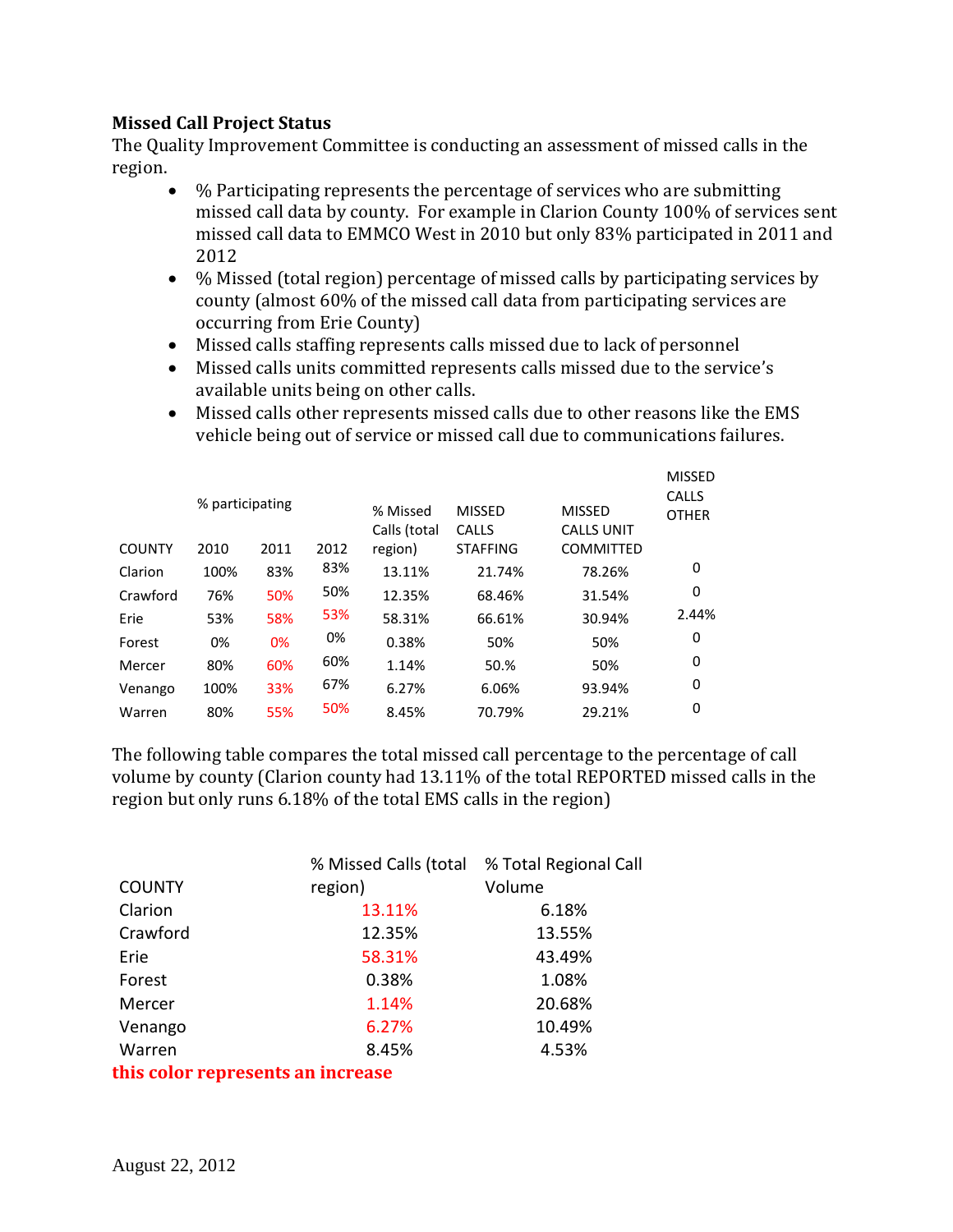# *PREPAREDNESS*

# **Equipment:**

Support Vehicles, Trailers Other Specialty Equipment

- EMMCO West preparedness trailer
- MSEC trailer
- MMSS trailer system
- All strike teams (6) have 4 Millennium masks and level C suits (28 total)
- 6, 10 man tents with heaters
- Mobile communications unit (joint project NWPAERG)

## **Vehicles**:

- 1 2002 Chevrolet 2500HD turbo diesel
- 1 2008 Chevrolet 3500HD turbo diesel
- 1 2011 Honda CRV

## **Strike Teams:**

• 5 strike teams

# *INTEGRATION/PARTNERSHIPS*

- PEHSC BOD (quarterly)
- PEHSC EMS Information Taskforce (chair) (4-6x/year)
- PEHSC Practical Evaluation taskforce and various other standing and dynamic PEHSC and DOH committees and taskforces (Regs). (monthly)
- EMMCO West Regional Medical Advisory Committee (quarterly)
- EMMCO West Communications Committee integrated into Region NWPAERG task force Communications Committee. (monthly)
- EMMCO West Transportation Committee (2-3x/year)
- EMMCO West OI Committee (quarterly)
- EMMCO West CISM Team (monthly)
- Participation at Volunteer EMS Alliance of Crawford County (monthly)
- NWPAERG (monthly+)
- SHIP (quarterly)
- Crawford Co. Active Aging Coalition (as requested)
- Erie Co. EMS Council (bi-monthly)
- Clarion Co. EMS Council (bi-monthly)
- Warren Co. EMS Council (monthly)
- NWPA Career Link partnership (annually)
- Crawford Co. LEPC (5x/year)
- Crawford Co. Safe Kids (as requested)
- National Registry (as requested)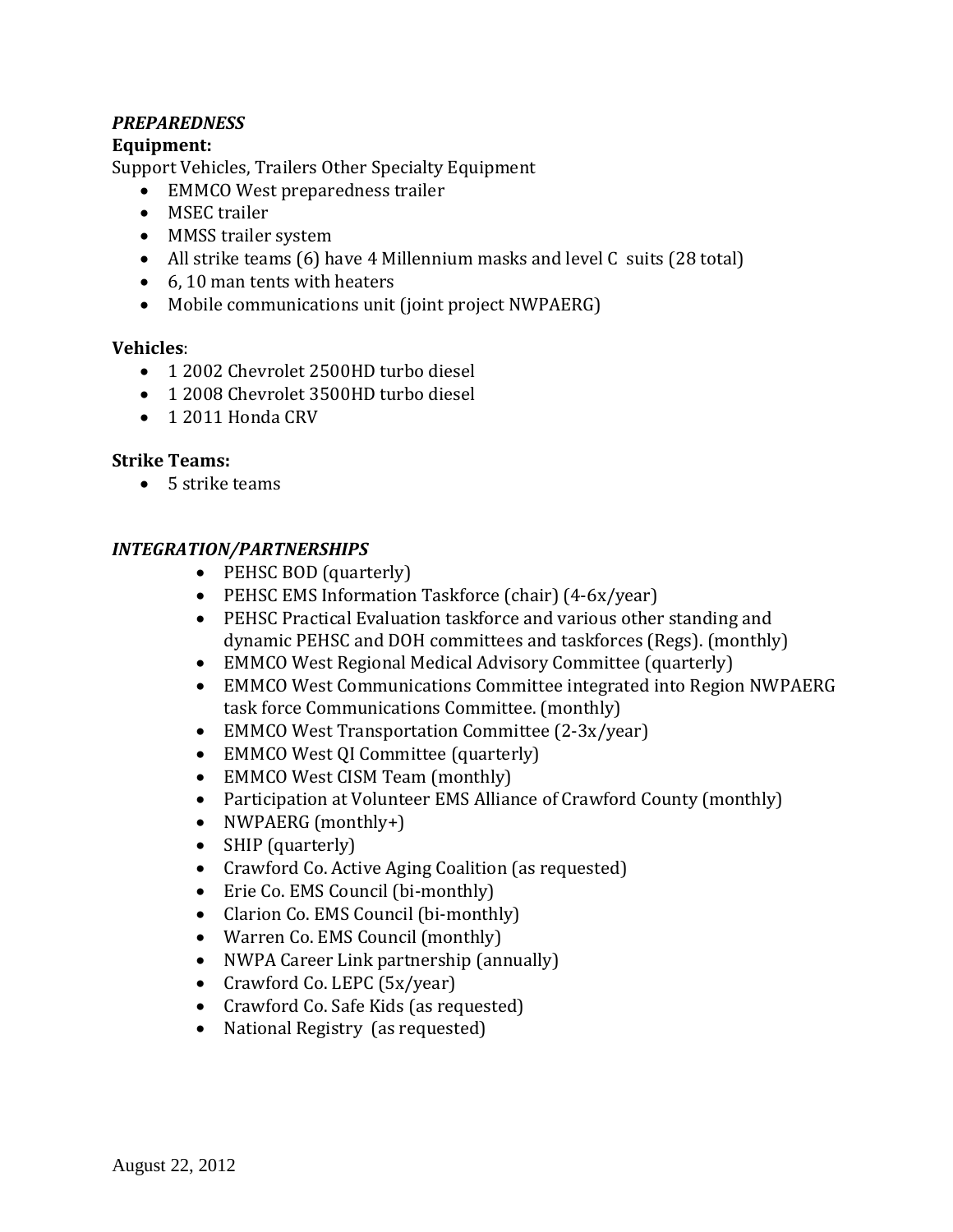# **Identified/Perceived Inter-Regional Problems**

# *PERSONNEL*

- 1. In some cases, EMS personnel are expiring than training programs are graduating. Statistics also show that 26% of personnel are not active thus it can be expected that the net loss is actually worse.
- 2. Past recruitment/retention efforts seem to be ineffective.
- 3. Agencies do not take advantage of EMSOF dollars earmarked for recruitment and retention efforts.
- 4. Staff involvement related to problems with education seems to be increasing
- 5. There have been requests for additional management training.

# *OPERATIONS*

- 1. There are many fire departments which will need to be licensed as EMS agencies with the implementation of the new EMS Act. They may be in need of equipment.
- 2. Call volumes historically increase while personnel and other resources are diminishing.
- 3. Services continue to miss calls and have not notified the PSAP that they are unable to staff. However, there has been an increase in contractual staffing and other collaboration efforts.
- 4. Erie County, despite low participation rates is still responsible for over 50% of the total available missed call data. Other counties such as Clarion and Crawford also have significant staffing problems.
- 5. QRS arrive time data is excellent. It is possible that some areas of the region would be better served by QRS than BLS. Historically QRS mobilization times have also been very good. Agencies may benefit from collaborating to create a BLS Squad.
- 6. Participation in QI projects needs improvement.
- 7. Many BLS agencies are not taking advantages of programs such as EPI Pens and CPAP.

# *PREPAREDNESS*

- 1. Logistics (packing, weight) make it difficult to drill with hospital trailers often.
- 2. Funding restrictions makes it difficult to assure the ability to move all trailer assets.

# *INTEGRATION/PARTNERSHIPS*

- 1. More interaction is needed with elected officials and municipal leaders.
- 2. Office staff needs to increase interaction with providers.